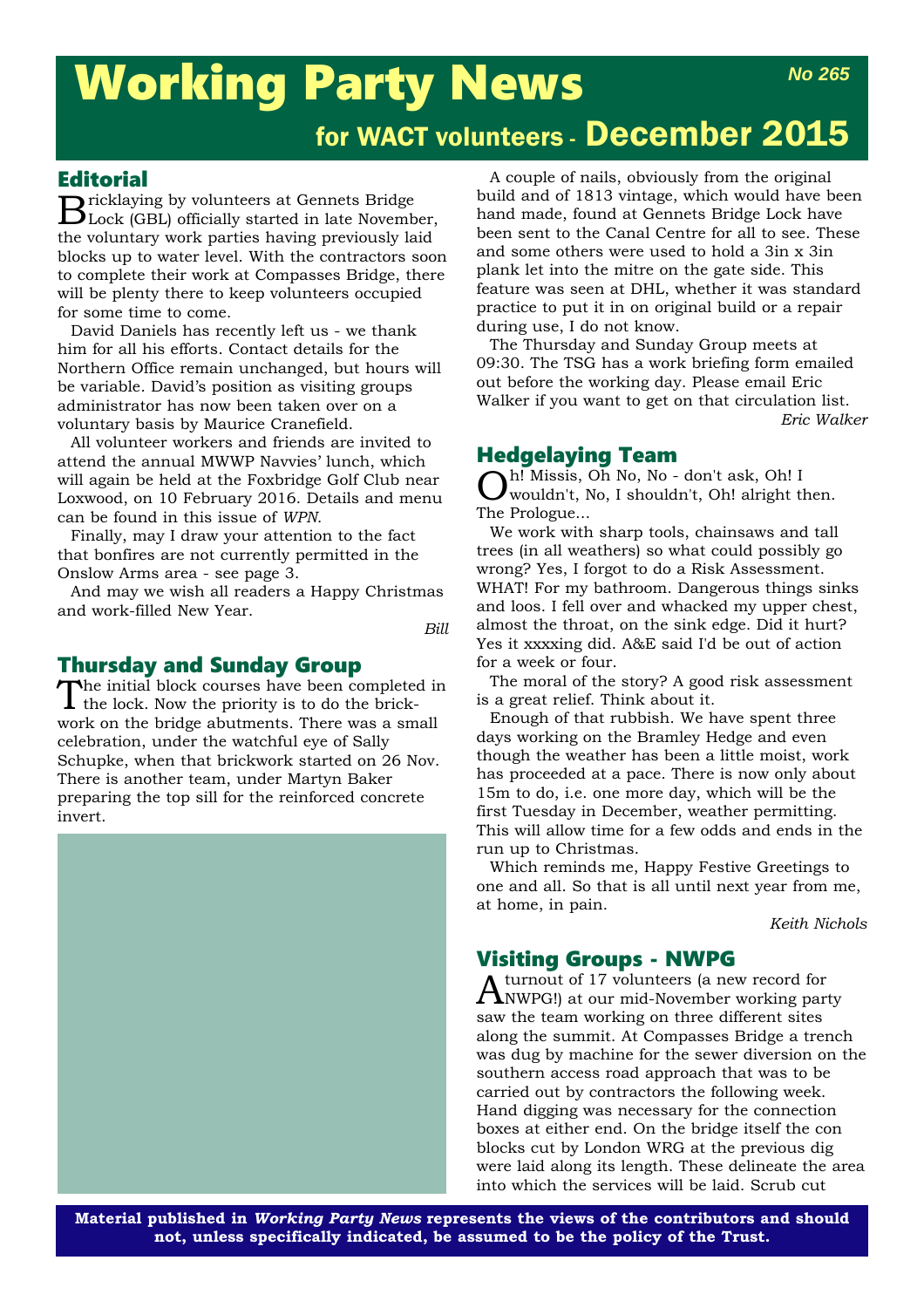down by LWRG was taken from the southern bank of the canal above the causeway and taken in the NWPG pick up for disposal. Heras fencing was taken down and re-erected - one of the regular jobs on this site.

At the new slipway site the two Robs with their chainsaws felled two large alders that were in the way of the slipway route. The logs were stacked for wildlife in the scrub on the cutting side, and the remainder disposed of. Further west at the depot the old scrap shed was demolished and the two galvanised gate posts for the new security gates installed and embedded in concrete.

Wet conditions leading up to the weekend curtailed some of our earth moving activities - we have to be careful to keep mud off the airfield roads. It was one of those weekends when a lot of work was done with little obvious to show for it. *Bill Nicholson* 

#### Tickner's Heath Depot

Well, as the year draws to its close we at the outpost of the Trusts empire are slowly putting the depot to bed, with Dave Evans' crew removing vast tracts of the depot's vegetation. Some of our time has been spent getting rid of ivy and such like from buildings generally camouflaged by foliage.

However we have managed to do some work of a more technical nature (don't laugh). The Seagull outboard engine mentioned in the last missive has been successfully returned to full health and has roared into life. Well, more of a splutter really, but it's now useable.

After an inquiry into the health of the Green Goddess (that's the large 6in pump to you) the team decamped to Peter Foulger's farm to inspect the beast. After extracting various bits of wood and clag from the pump intake the old girl started up and sounded quite healthy, but the real proof of the pudding will come when Peter has time to give it a full pumping test canalside.

During the month our old chum and associate member Dan brought us two pumps that our contractor had no longer any use for. They were in

a bit of a state, one really only useable for spares, but the other, once the pump was assembled and with a few minor adjustments, proved to be in full working order pumping away to its heart's content in our test tank. We now have another useable 2in pump to add to our collection.

Mind you, that was not the end of our time with pumps, Dave Evans brought in one of his 3in pumps. From his report, the diagnosis seemed terminal, but after stripping the whole thing down to its bare bones nothing could be found which would account for the faults reported so we are in the process of reassembling and will give it a go to see if the fault surfaces again. Watch this space.

One other donation came from Tony Tyrell in the shape of a Pollard pillar drill. This was very good news as our little bench drill had given up the ghost some months ago. To get the drill to the depot was an undertaking in itself as it weighs in at about 250kg. This meant it had to be stripped down into more manageable chunks for transportation but after a bit of sweating and straining along with a some cursing it was at long last installed in our workshop. Thanks to Tony we have another handy addition to our workshop equipment.

Bill Nicholson had mentioned that the floor of the gas bottle compartment of the shower unit was looking a bit care worn so as part of our bedding down for the winter procedure this was replaced. It will hopefully last for another decade or so, which probably see the old beastie out.

Well that's about it for this month, so from the team here's wishing you all a Merry Christmas and Happy and Prosperous New year. Keep smiling

*John Smith*

#### Summit (Northern) Working Party

This time we were 10-strong, and pleased to welcome David who had travelled down by train from London. Still room for more on our third Saturday work party! Our main task was to carry on with the new Tickner's security measures. This involved digging holes, mixing

| <b>Working Party Diary</b>                                |                                                                |                                        |  |  |
|-----------------------------------------------------------|----------------------------------------------------------------|----------------------------------------|--|--|
| <b>Every Sunday and Thursday</b>                          | Mainly construction work                                       | <b>Contact Eric Walker for details</b> |  |  |
| Usually first & third Mondays of the<br>month             | 'Mrs Bucket' - Keeping Up<br>Appearances                       | Details from John Empringham           |  |  |
| <b>Every Wednesday</b>                                    | Mid-Week Working Party                                         | Details from Margaret Darvill          |  |  |
| Every Wednesday (plus Thursday<br>and Sunday as required) | <b>Loxwood Link Maintenance</b><br><b>Check with Key Baker</b> |                                        |  |  |
| <b>Every Wednesday</b>                                    | Maintenance sessions at<br><b>Tickner's Heath Depot</b>        | Contact John Smith/Ken Bacon           |  |  |
| Tuesdays or Fridays                                       | Work in Lording's area                                         | Contact Tony Clear for details         |  |  |
| <b>Various Tuesdays</b>                                   | Hedge Laying                                                   | <b>Contact Keith Nichols</b>           |  |  |
| Third Saturday of the month                               | Summit level                                                   | <b>Contact Dave Evans</b>              |  |  |
| 10 February 2016                                          | <b>MWWP Navvies' Lunch</b><br>See page 3                       |                                        |  |  |